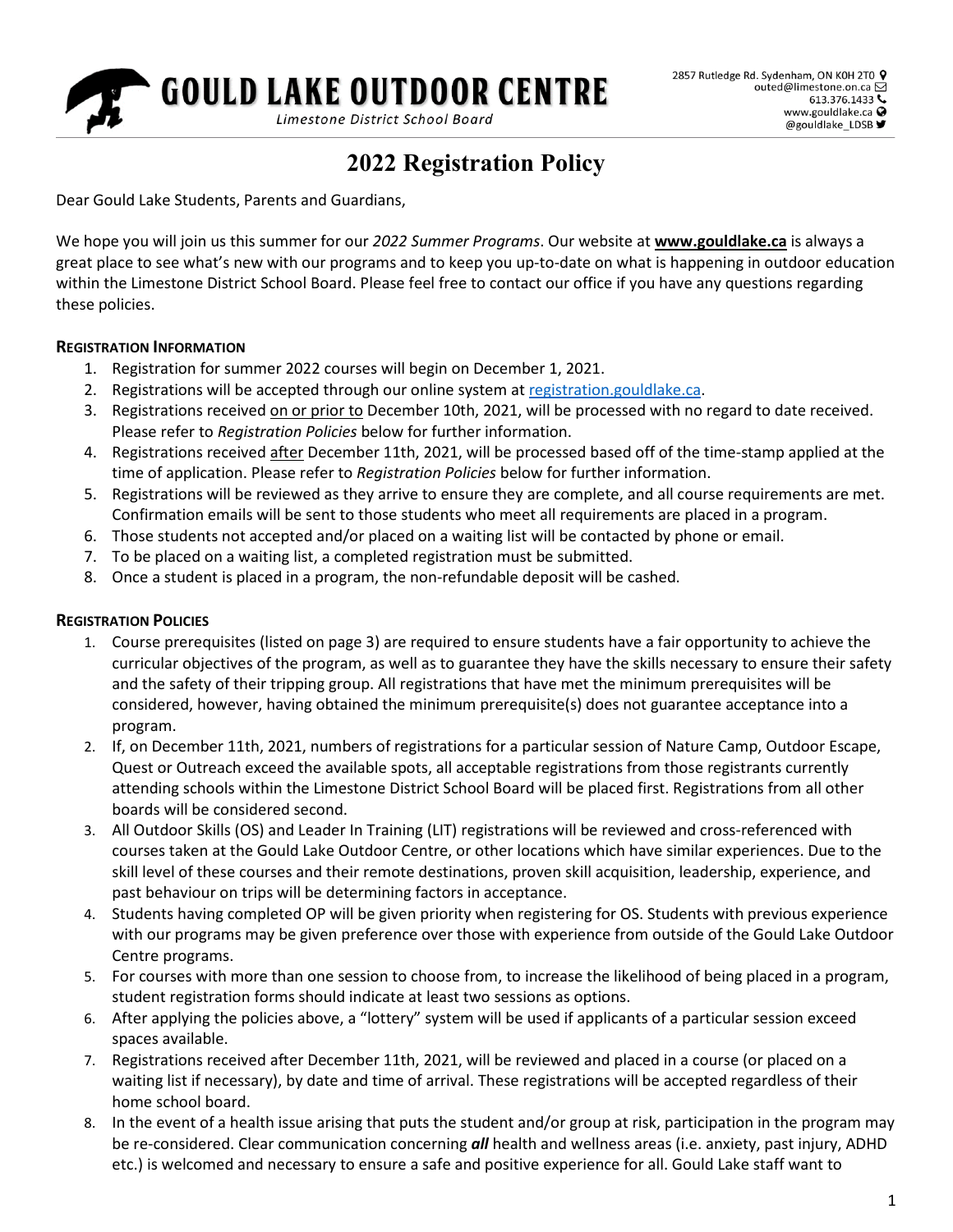provide the best possible support to students. In order to achieve that goal, it is very important to please clearly explain all such health issues when completing the online registration.

- 9. The LDSB Outdoor Education Consultant will oversee the registration process and approve all course lists and waiting lists.
- 10. If payment and waiver are not received by February  $3<sup>rd</sup>$  2022 the registration will be void.
- 11. Similarly, in the case of a non-sufficient funds (NSF) cheque, the registration will be void should payment not be received within 3-weeks of NSF notification.

## **CANCELLATION AND REFUND POLICIES**

- 1. First payment is a non-refundable deposit dated February  $1<sup>st</sup>$ , 2022.
- 2. If a student withdraws prior to April  $1^{st}$ , 2022, the  $2^{nd}$  and  $3^{rd}$  payments will be refunded.
- 3. If a student withdraws between April 1<sup>st</sup>, 2022 and June 1<sup>st</sup>, 2022, only the 3<sup>rd</sup> payment will be refunded, unless the allocated spot fills, in which case the  $2^{nd}$  and  $3^{rd}$  payments will be refunded.
- 4. If the student withdraws after June 1<sup>st</sup>, 2022, no refund will be issued, unless the allocated spot fills, in which case the  $2^{nd}$  and  $3^{rd}$  payments will be refunded.
- 5. If the student is placed on the waiting list, all cheques will be held until the student has been accepted into a program. Upon acceptance, the refund policies above will apply if the student chooses to withdraw.
- 6. If a student must withdraw from a program for medical reasons, a full refund will be considered if a doctor's note is provided.
- 7. In the event of a trip route change due to unforeseen safety concerns (i.e. forest fire, low water levels etc.) a full refund may be offered to those who choose not to participate in any part of the altered program.
- 8. In the event of program cancelations due to COVID 19 safety measures a full refund will be issued of all made payments.

### **UNFORESEEN CIRCUMSTANCES AND TRIP ALTERATIONS**

Safety of staff and students will always be our top priority. In the event of a fire ban our trips still run as planned. Cooking is done on portable camping stoves with guidance and supervision from our instructors. In the event of forest fires, or other unpredictable conditions, trips may be rerouted or completely moved to an alternate *safe* location. Changing the route for a trip is never a decision that is made lightly, but ultimately it is a responsibility of Gould Lake administration to ensure that our students and staff are not taking unnecessary risks on trip. We will notify parents and guardians as soon as these situations arise. If you are unhappy with a route change and no longer wish to send your student on trip - a refund may be issued. Please refer to *Cancellation and Refund Policies* for further information.

### **BALANCED TRIPPING GROUPS**

Creating balanced tripping groups is a responsibility that lies with Gould Lake Outdoor Centre administration. Ultimately, the goal is to create groups that provide each student the opportunity to meet new people and each group the opportunity to develop in an environment that is safe and equitable to all. To ensure these philosophies are upheld, no guarantee will be made concerning with whom students will be tripping.

### **PHOTOGRAPHS**

Each December we host a video slide show highlighting the previous summer's programs. We also produce brochures and posters to promote our programs within our community and maintain a website, Twitter and Instagram account. For that reason, we take numerous photographs during the summer, as nothing speaks more clearly than photographs of students enjoying the wilderness. As part of the registration process, we ask for your consent to use photos or video of your child for these purposes.

Thank you,

*Nate Zahn*

*Outdoor Education Consultant* Gould Lake Outdoor Centre